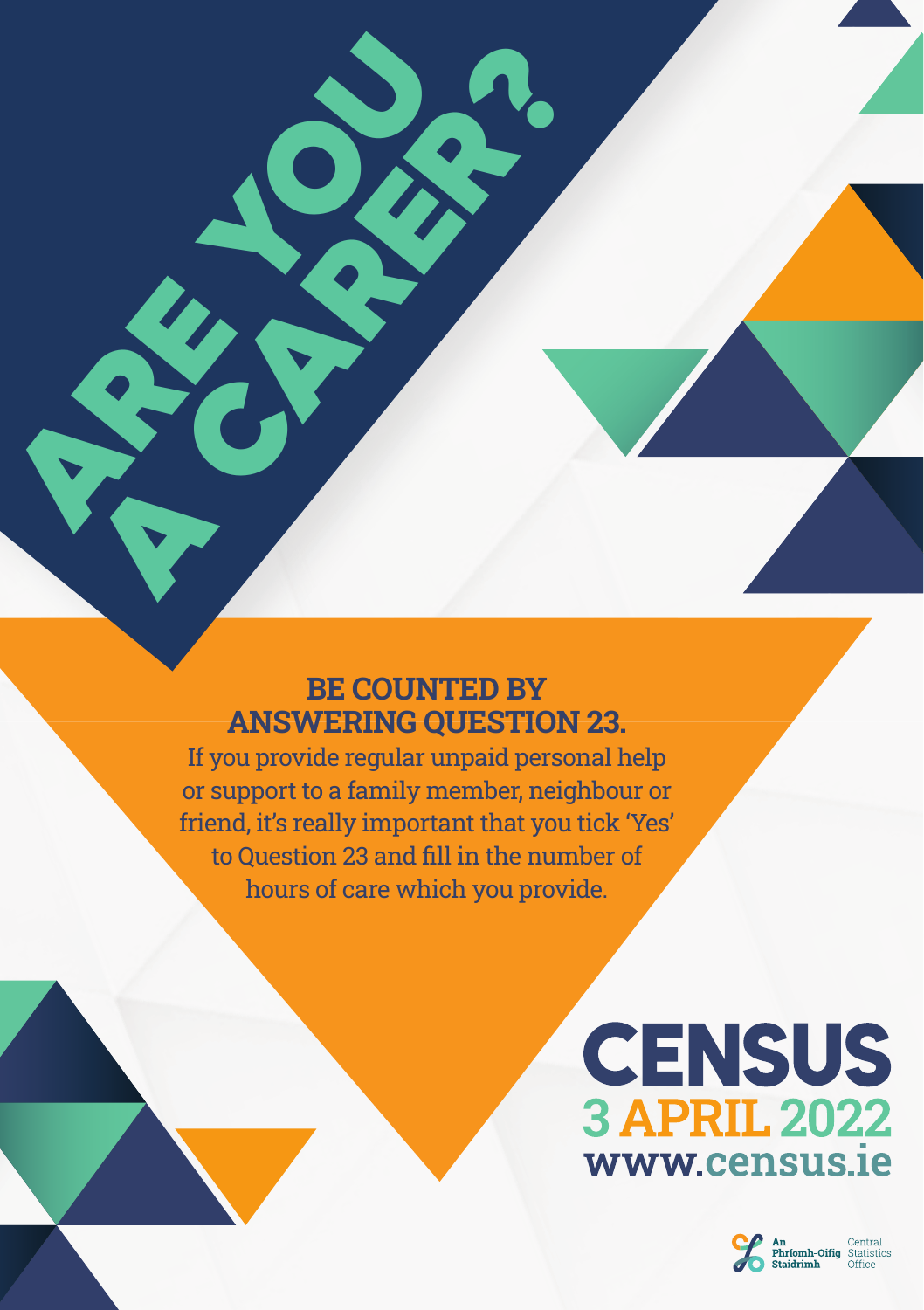## QUESTION 23

Do you provide regular unpaid personal help or support to a family member, neighbour or friend with a long-term illness, health issue, an issue related to old age or disability?

The purpose of Question 23 is to gain an accurate measure of the number of carers, and the amount of work carried out by carers.

#### WHAT DOES UNPAID MEAN?

Unpaid here essentially means unwaged. You are unpaid if you are not employed to be a carer. If you get Carer's Allowance/Benefi t you should answer 'Yes' to Question 23.

#### WHAT KIND OF PERSONAL HELP IS INCLUDED?

This includes regular daily caring tasks which the person receiving care is unable to perform for themselves. This will vary for those who are elderly, physically or mentally disabled or suffering from a variety of health problems, but will typically include washing, dressing, feeding, shopping and medical visits. It also includes personal supervision essential for the safety and comfort of the person receiving care.

If you need any assistance in answering this question correctly, please contact Family Carers Ireland Freephone Careline on 1800 240724 and we will be happy to assist you.

## **CENSUS 3 APRIL 2022** www.census.ie

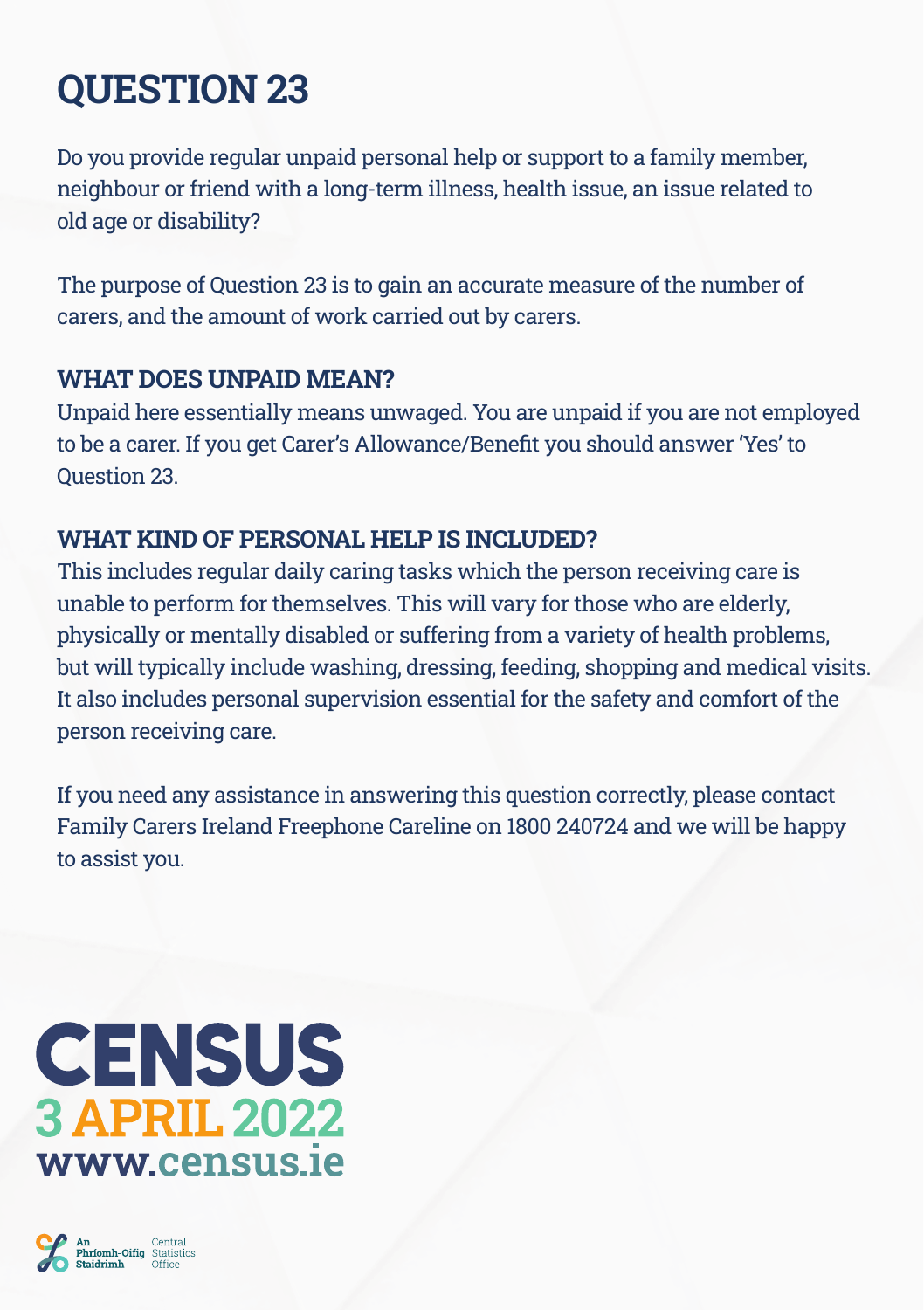### FREQUENTLY ASKED QUESTIONS

- I have a full-time paid job but look after my parent. I get them ready in the morning and stay in with them each night and phone several times during the day. Am I a family carer? Q
- YES. A
- My mother is now confined to a wheelchair. Beyond meals and dressing she is fine and enjoys television so I can get on with my normal life around the house. But she gets very distressed if I go out, so I just don't go out. Am I a full-time carer? Q
- YES. A
- My 8-year-old son has a diagnosis of a learning disability. He attends mainstream school Monday to Friday with the support of a Special Needs Assistant. When at home, he requires more help than other children of the same age with everyday tasks such as feeding, dressing and toileting and requires greater supervision. Am I a family carer? Q
- YES. You are a family carer and you should count your hours on your census form. A
- My husband and I cannot take a holiday as we cannot leave my aunt who needs constant care. My sister would happily stay here but my aunt insists that I stay. Am I a family carer? My husband works full-time but helps a lot with lifting and transport. What hours should he put in? Q
- YES. You are a carer. Your husband is also a family carer and should count and include all the hours when he provides help. A
- I am under 15 years of age and going to school. I look after my brother who has Down Syndrome after school, until my mother gets home from work. Am I a family carer? Q
- YES. You should count and include your hours on the census form. A
- My daughter broke her leg this year and for two months I did everything for her. Does that count as caring? Q
- NO. It does not constitute REGULAR in the meaning of the question. A